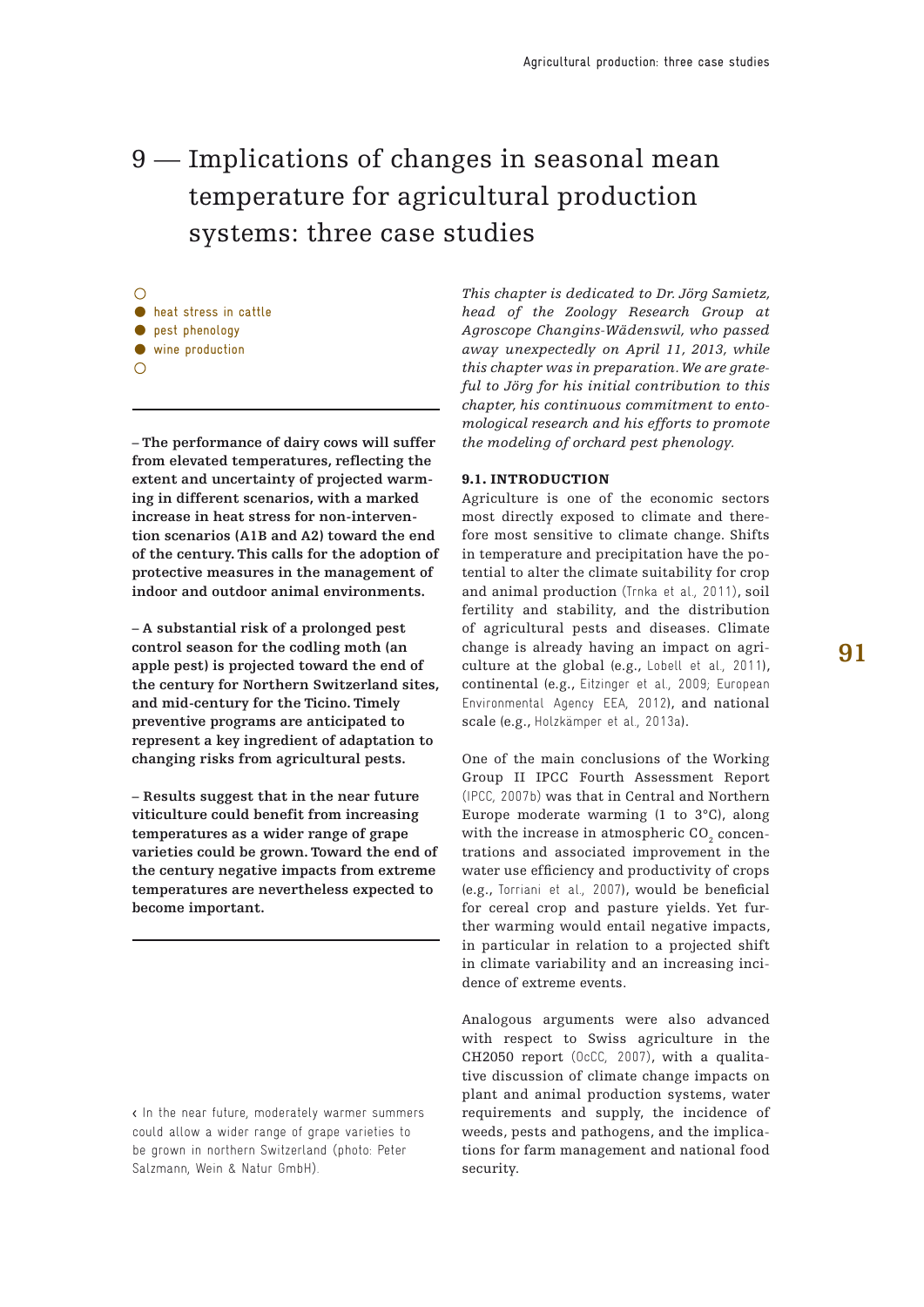Going beyond the qualitative approach of the CH2050 assessment, this chapter examines in a quantitative way how specific aspects of agricultural production could respond to changes in long-term seasonal mean temperature as projected for the 21st century by the CH2011 scenarios (Chapter 3). Three case studies are presented, addressing animal performance (animal production), the potential shift in insect pest phenology and generation development (pest management), and the thermal conditions for viticulture (plant production). Crop suitability and crop productivity is dealt with elsewhere (Holzkämper et al., 2013b).

The case studies are chosen considering the economic importance of animal and fruit production (including viticulture) for Swiss agriculture. With 3.4 billion CHF, cattle meat and dairy production account for 35% of the total monetary output of the agricultural sector (SBV/USP, 2012). Fruit production and viticulture contribute with another 1.0 billion CHF, or 25% of the output generated through plant production and 10% of the total output (SBV/ USP, 2012).

#### 9.2. METHODS

Responses to long-term changes in seasonal mean temperature (∆T), respectively, are evaluated by:

- defining response functions on the basis of either empirical equations or results of analyses carried out with process-based modeling tools;
- applying the response functions along with observed weather data for 1980–2009 to obtain a reference;
- simulating future responses by adjusting observed weather data according to the projected ∆T.

**Dairy cows' performance** as a function of temperature and air humidity is quantified using the temperature-humidity index (THI; Thom, 1958). A threshold of THI = 72 is assumed as a critical level (Johnson, 1994), and the number of days with THI > 72 is taken as a measure for the risk of heat stress. Relative humidity is evaluated as a function of daily mean and minimum temperature following Allen et al. (1998).

**Pest management** in fruit production is investigated relative to the shift in the seasonal phenology and generational development of the codling moth *(Cydia pomonella L.)*, a major insect pest of apple orchards worldwide. The long-term average risk of a third generation (start of larval emergence) is assessed by specifying a sigmoidal response function to changes in temperature. This function approximates the response obtained using the seasonal pest phenology model SOPRA (Samietz et al., 2008; Stoeckli et al., 2012) along with a statistical downscaling approach (Hirschi et al., 2012).

**Climate suitability for viticulture** is assessed on the basis of the heliothermal index (HI) introduced by Huglin (1978). The Huglin index is often adopted for impact assessments (e.g., Trnka et al., 2011) as it provides a better measure of the sugar potential of different vine varieties than the classic temperature sums (Jones et al., 2012).

Three stations (Changins, Wädenswil, and Magadino) are considered, representing the three core regions (CHW, CHNE, and CHS) defined in CH2011 (2011). Seasonal temperature anomalies needed to quantify the climate change signal are obtained for each of the three greenhouse gas scenarios (RCP3PD, A1B, and A2) and time periods (2035, 2060, and 2085) from the CH2011 SEASONAL-REGIONAL scenarios (Chapter 3).

## 9.3. Results

The **performance of dairy cows** suffers under heat stress. THI values in excess of 72 induce a progressive decline in milk production (Johnson, 1994). Currently, this occurs on average during only five (Northern Switzerland) to 15 days (Southern Switzerland) per year. As seen in Figure 9.1, however, the average number of days with THI  $>$  72 is projected to significantly increase in the future, more markedly starting around 2060 under the A1B and A2 greenhouse gas scenarios. The increase is most pronounced for Southern Switzerland, where the current situation already reflects higher thermal pressure. As a result, toward the end of the century critical conditions are expected on up to 70 days in Northern Switzerland and up to 90 days in Southern Switzerland.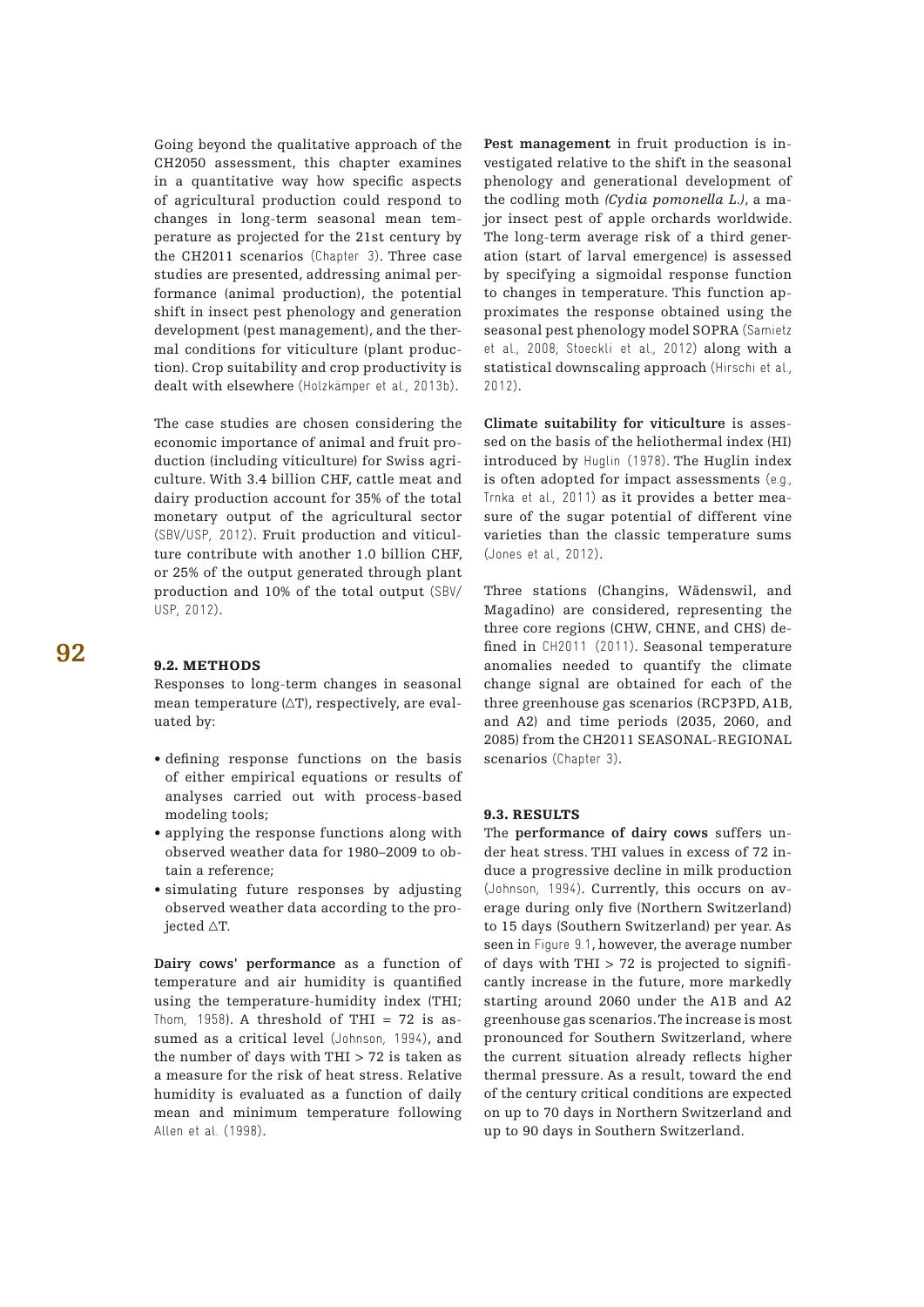



Figure 9.1: Average number of days per year with temperature-humidity index THI > 72 at Changins (top), Wädenswil (middle), and Magadino (bottom) under reference (1980–2009) and future climate conditions (2035, 2060, and 2085) as projected for the three greenhouse gas scenarios RCP3PD (yellow), A1B (grey), and A2 (purple). The corresponding CH2011 regions are indicated in parentheses.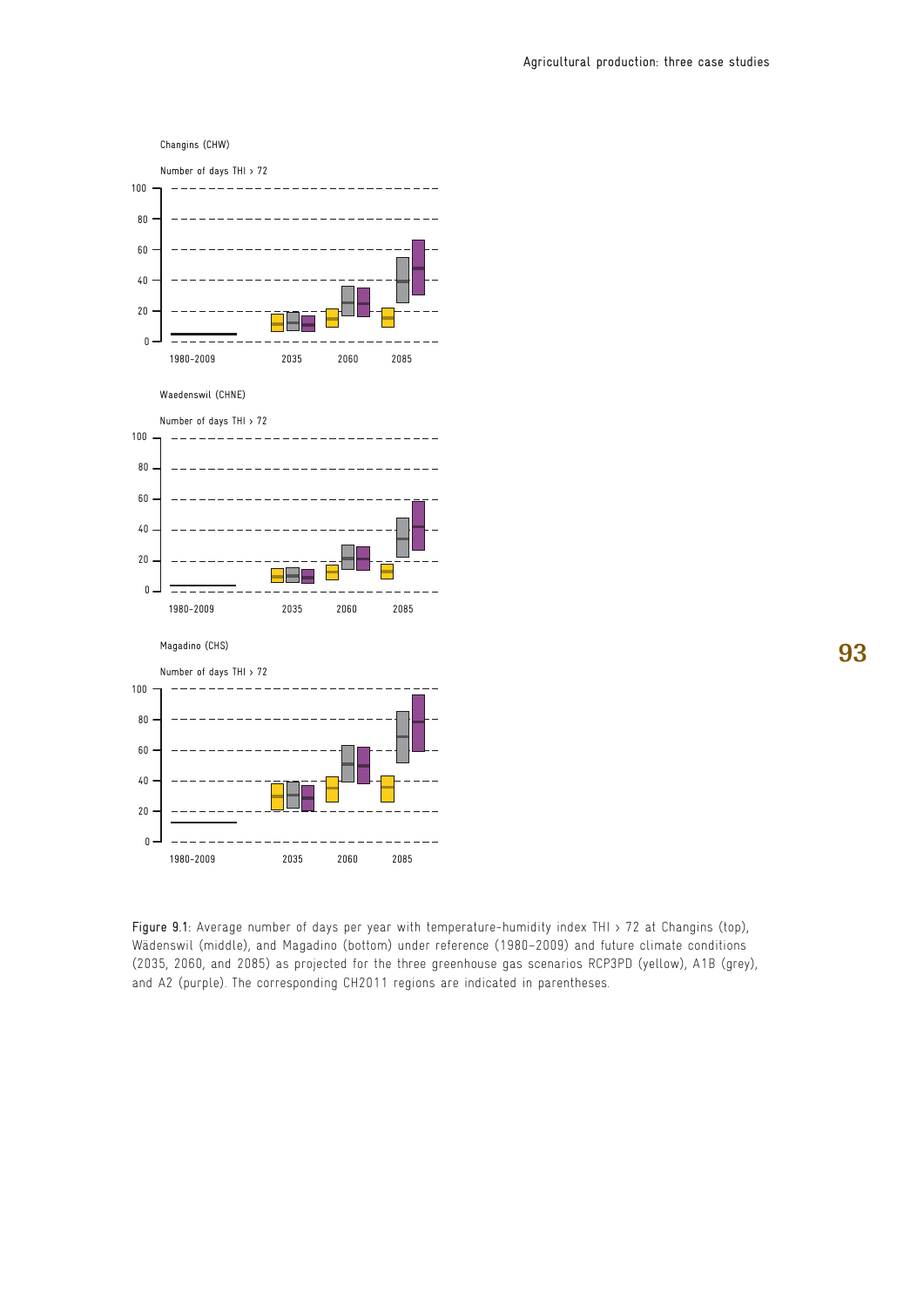**Pest management** in apple production in Switzerland is currently designed to cope with a high risk of a second generation of larval emergence start of the codling moth but a negligible risk of a third generation (Stoeckli et al., 2012). The risk of a third generation is likely to remain small for all time periods under the RCP3PD scenario in Northern and Western Switzerland (Changins and Waedenswil) but not in Southern Switzerland (Magadino, Figure 9.2), where a considerable risk is simulated for 2060 and 2085 even in this stabilization scenario as a consequence of the projected increase in temperature. For A1B and A2, a third generation risk in excess of 50% is simulated for Magadino around 2060, whereas at Changins and Wädenswil a significant increase is simulated only for 2085.

**Climate suitability for viticulture** as expressed by the Huglin index is essentially a linear mapping of the mean temperature during April–September. Hence, baseline values and scenarios presented in Figure 9.3 closely reflect the present and future temperature conditions at the three study sites. Current average values suggest a suitability limited to varieties with relatively low thermal requirements in Northern Switzerland (e.g., Müller-Thurgau, Pinot blanc, and Gamay), but extended to a wider range of varieties for the production areas south of the Alps. Based on the range of climate change projections considered, conditions suitable for growing varieties with higher thermal requirements are expected also for Northern Switzerland. This suggests the possibility to improve wine production in many areas in spite of the fact that negative impacts from extreme temperature could become relevant during the second half of the century (Eitzinger et al., 2009; Jones et al., 2012).

## 9.4. Implications

Appreciable impacts of changes in seasonal mean temperature on animal performance, orchard pest development, and the thermal suitability for grapevine production can be expected already by 2035 and in all cases and more markedly by 2060 and 2085. Impacts are usually more pronounced with A1B or A2 than with RCP3PD.

Given the linear or nearly linear response of the Huglin and temperature-humidity indices to changes in temperature, uncertainties relative to the projected changes in heat stress in livestock and in the thermal suitability for grapevine production closely mirror uncertainties in temperature change as exhibited in the CH2011 scenarios (Chapter 3). The codling moth responds to increasing temperatures in a more complex way and uncertainties in the impacts are conditional on the choice of greenhouse gas scenario and time frame. In any case, uncertainty ranges revealed in Figures 9.1–9.3 can only provide a partial estimate of the total uncertainty, since they do not account for simplifying assumptions and methodological limitations.

On the basis of the present results and earlier, independent assessments, there appears to be scope for adapting agriculture to climate change in Switzerland. Autonomous adaptation, as already practiced by farmers, is possibly sufficient to cope with altered climate conditions in the near future, but more specific measures could be needed later on to mitigate the adverse impacts of increasing temperatures. This holds true both in the context of plant production as well as in relation to animal husbandry. In the latter case, adaptation measures could include the identification of appropriate breeds, adjustments of the nutrition and feeding plans, as well as improvements of indoor and outdoor environments (Hugh-Jones, 1994).

The example of the codling moth underscores the importance of pest management for adaptation of agriculture to climate change. The spectrum of pests, pathogens, emerging infectious diseases and weeds that could challenge plant and animal production during the coming decades is wide (Anderson et al., 2004; Gregory et al., 2009, Bregaglio et al., 2013), and requires a full palette of preventive measures. Given the multitude of challenges, it is far from obvious how to design and implement effective approaches to pest management. In the case of the codling moth, the projected shifts in phenology and generation development will extend the pest control season for apple crops by at least one month. Regulating measures currently implemented include pheromone mating disruption, singularly or in combination with species specific biological control agents *(granulosis viruses)* in case of high population densities (Stoeckli et al., 2012). It is, however, unclear whether these measures will remain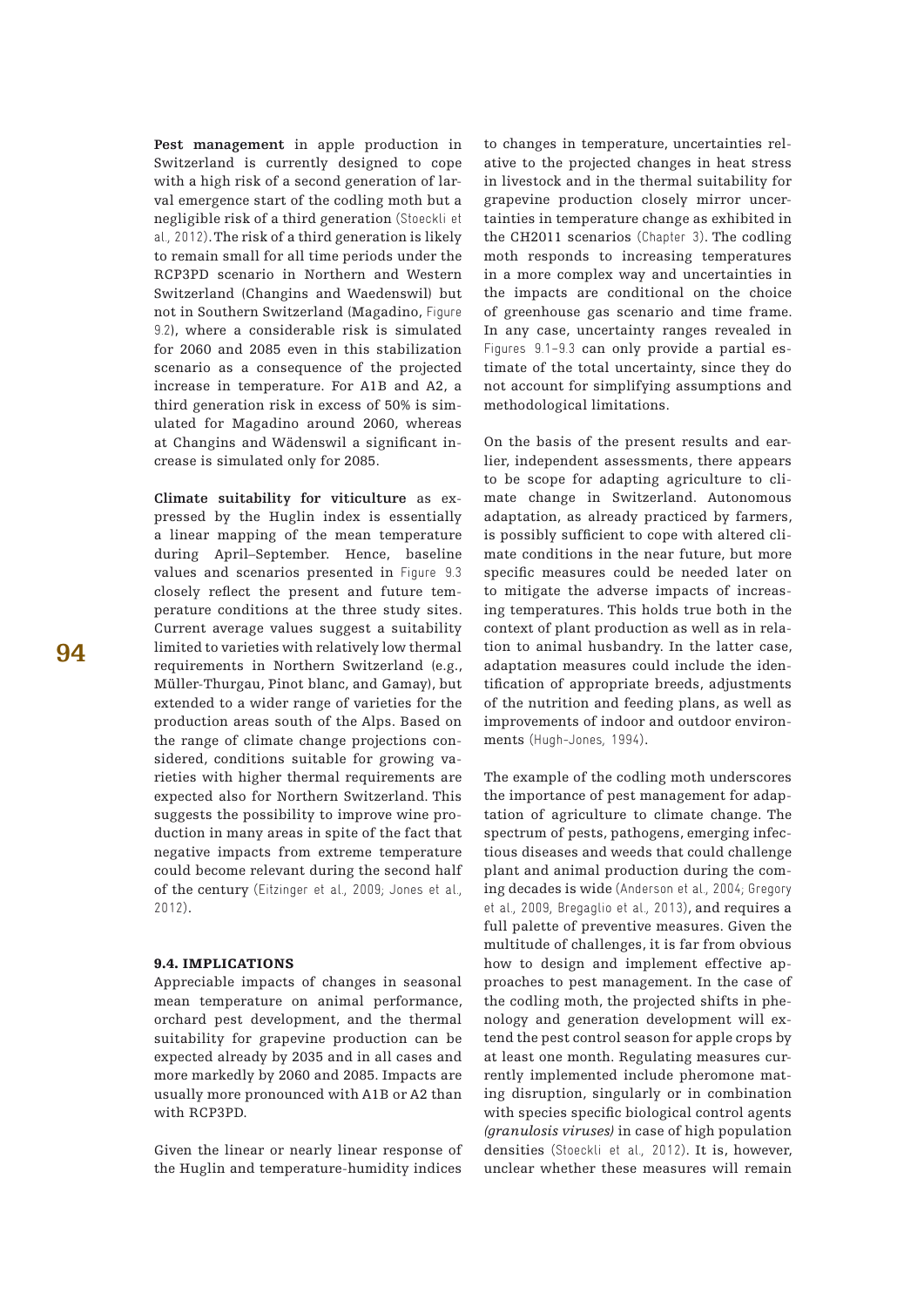

Figure 9.2: Risk of a 3rd codling moth generation at Changins (top), Wädenswil (middle), and Magadino (bottom) under reference (1980–2009) and future climate conditions (2035, 2060, and 2085) as projected for the three greenhouse gas scenarios RCP3PD (yellow), A1B (grey), and A2 (purple). The corresponding CH2011 regions are indicated in parentheses.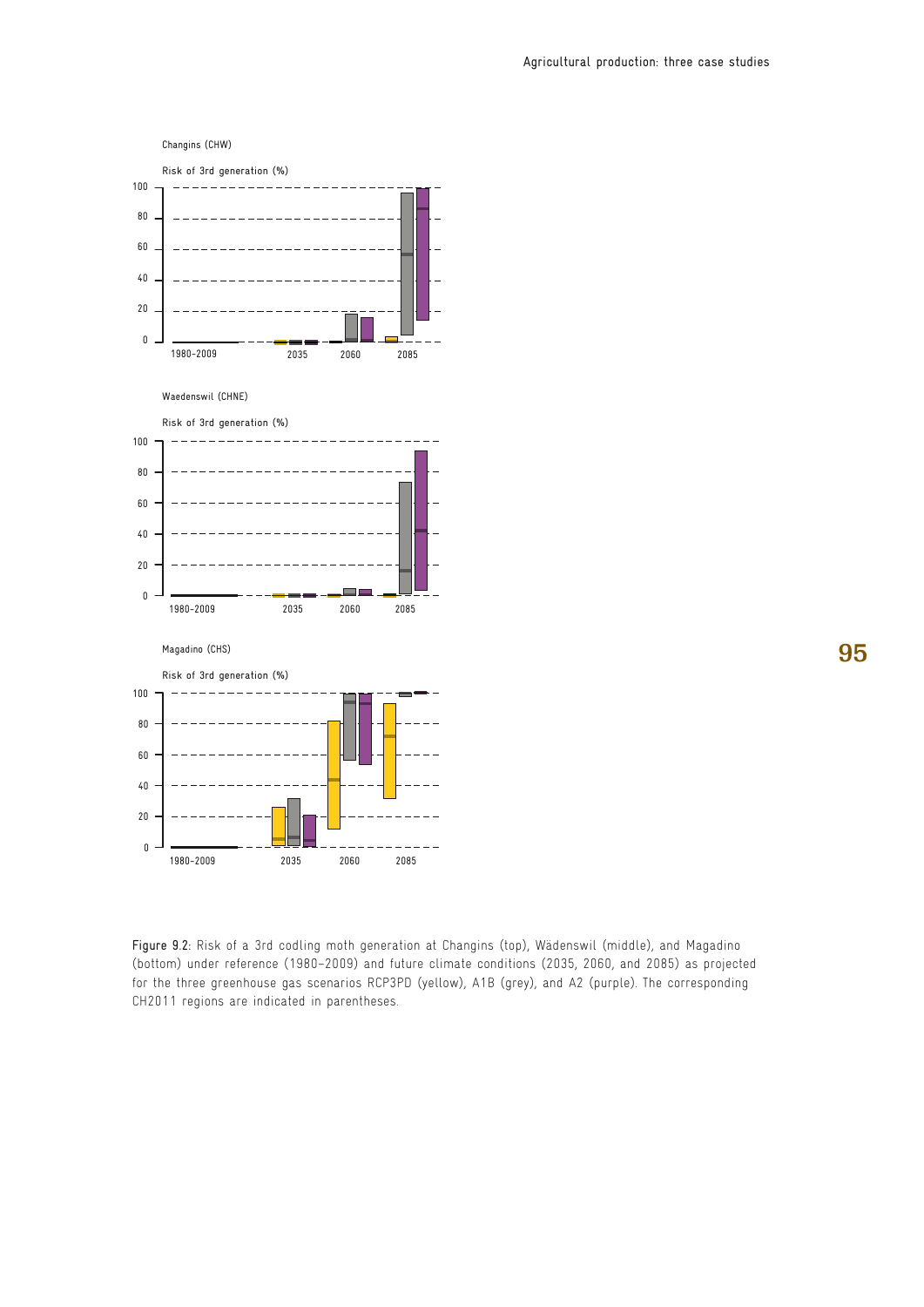fully effective in the future. For instance, it is likely that with increasing temperatures and protracted pest development, current pheromone doses cannot offer protection over an entire season anymore. Similarly, the sole application of mating disruption or the combination with *granulosis viruses* may no longer be sufficient to control codling moth because during multiple generations higher population densities may build up. Additionally, resistances to chemical insecticides are expected if repeated treatments with the same group of ingredients are to be applied to cope with a longer pest control season.

Conclusions with regard to pest management are also sensitive to the assumptions on environmental factors other than temperature. As for other insect pests, the life cycle of the codling moth is regulated by day length. As days shorten toward the end of a season, winter dormancy is induced, which prevents the development of a further generation. An evolutionary shift in winter dormancy induction to a later season is likely to take place in a warmer climate (Stoeckli et al., 2012), and is assumed to be approx. 2 days/decade here. A more pronounced shift would imply a higher pest risk than projected in this study.

An implication of the present analysis is that not all effects of increasing temperatures on agricultural production systems need to be negative. In western and north-eastern Switzerland, for instance, viticulture could initially profit from warming because this would allow the cultivation of varieties with higher thermal requirements than those currently grown. For early-maturing varieties negative effects of accelerated growth on wine quality could further be avoided, e.g., through the adoption of measures for delaying maturity (Petgen, 2007). However, as warming proceeds there is an increasing risk that variety-specific, critical temperature thresholds are exceeded, with negative consequences for grape yields (Sadras and Moran, 2013).

With regard to pests and diseases affecting grapevine, increasing temperatures, along with drier summer conditions, could reduce the disease severity of fungal infections such as powdery mildew, but favor the appearance of insect pests like the European grapevine moth for similar reasons as discussed here in relation to the codling moth (Caffarra et al., 2012).

Although not explicitly examined here, shifts in the frequency and intensity of extreme weather events are likely to take place in Switzerland during the 21st century (CH2011, 2011; MeteoSchweiz, 2013). The consequence for agriculture is that production risks associated with heat waves, droughts, or extreme precipitation events are likely to be higher in the future (e.g., Calanca and Semenov, 2013).

In conclusion, risk management is going to play a crucial role in the context of adaptation (Sivakumar and Motha, 2007). In particular, precautionary measures will become necessary to cope with a more frequent occurrence of summer droughts (Calanca, 2007; CH2011, 2011). The adoption of irrigation, now limited to a few areas within the Valais and Western Switzerland, on a wider scale is one of the most obvious measures to face this situation. Along these lines, studies have already been conducted to evaluate demand and supply of water for agriculture (Fuhrer, 2012) and to analyze options for the management of water resources at the regional scale taking into account the multifunctional role of agriculture (Klein et al., 2013; 2014). Other possibilities to cope with increasing summer drought risks is through insurance instruments (Torriani et al., 2008), but in this case specific investigations are needed to develop products that can effectively cover the risks of a changing climate (Kapphan et al., 2012).